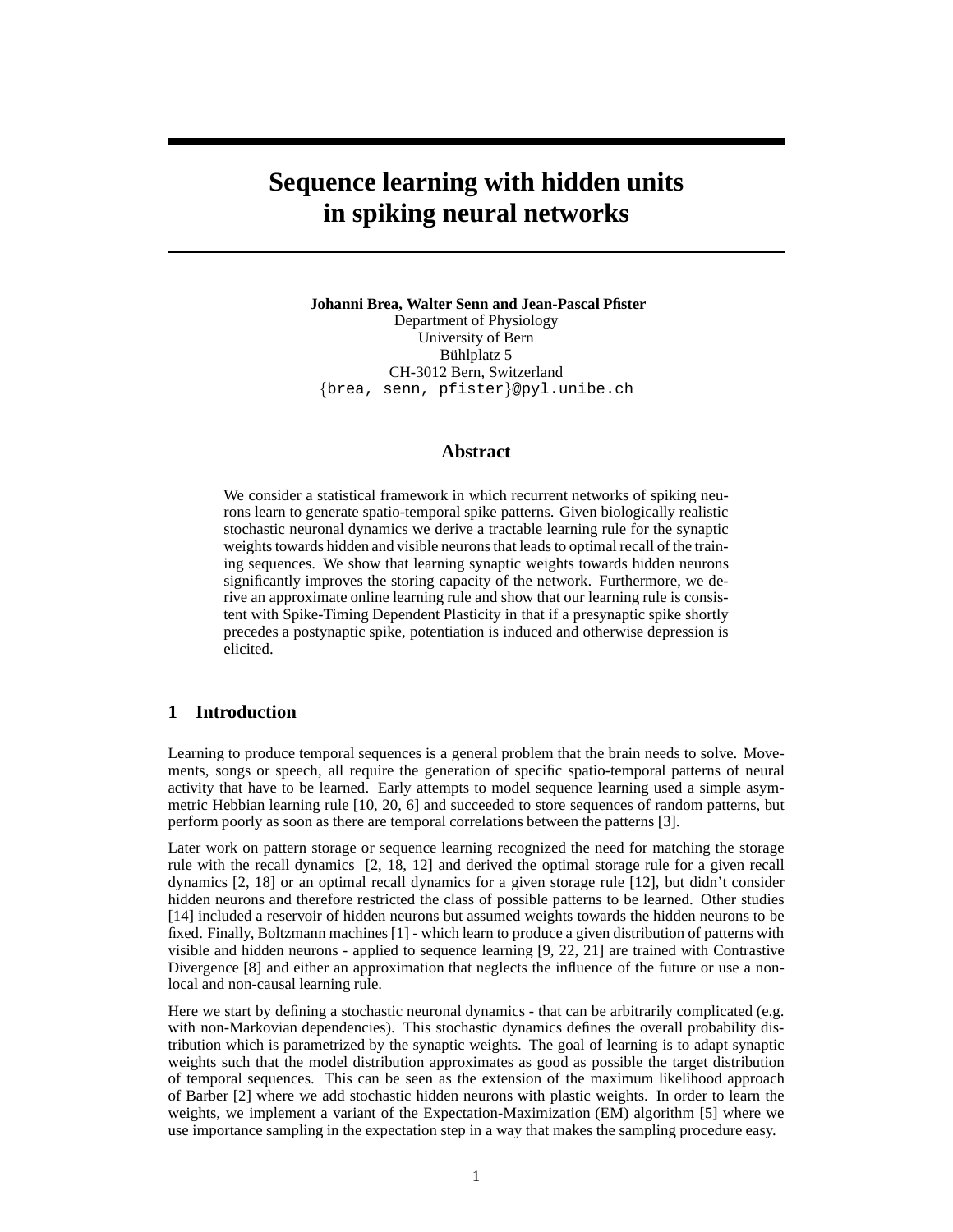

Figure 1: Graphical representation of the conditional dependencies of the joint distribution over visible and hidden sequences. **A** Graphical model used for the derivation of the learning rule in section 2 and the example in section 4. **B** Markovian model used in the example with binary neurons in section 3.

The resulting learning rule is local (but modulated by a global factor), causal and biologically relevant in the sense that it shares important features with Spike-Timing Dependent Plasticity (STDP). We also derive an online version of the learning rule and show numerically that it performs almost equally well as the exact batch learning rule.

## **2 Learning a distribution of sequences**

Let us consider temporal sequences  $v = \{v_{t,i}|t = 0...T, i = 1...N_v\}$  of  $N_v$  visible neurons over the interval [0, T]. We will use the notation  $v_t = \{v_{t,i}|i = 1...N_v\}$  and  $v_{t_1:t_2} = \{v_{t,i}|t = 1,...,N_v\}$  $t_1 \ldots t_2$ ,  $i = 1 \ldots N_v$  to denote parts of the sequence. Note that  $v = v_{0:T}$  denotes the whole sequence. Those visible sequences v are drawn i.i.d. from a target distribution  $P^*(v)$  that must be learned by a model which consists of  $N_v$  visible neurons and  $N_h$  hidden neurons. The model distribution over those visible sequences is denoted by  $P_{\theta}(v) = \sum_{h} P_{\theta}(v, h)$  where  $\theta$  denotes the model parameters,  $h = \{h_{t,i}|t = 0 \dots T, i = 1 \dots N_h\}$  the hidden temporal sequence and  $P_{\theta}(v, h)$ the joint distribution over the visible and the hidden sequences. The natural way to quantify the mismatch between the target distribution  $P^*(v)$  and the model distribution  $P_{\theta}(v)$  is given by the Kullback-Leibler divergence:

$$
D_{\text{KL}}(P^*(v) || P_{\theta}(v)) = \sum_{v} P^*(v) \log \frac{P^*(v)}{P_{\theta}(v)}.
$$
 (1)

If the joint model distribution  $P_{\theta}(v, h)$  is differentiable with respect to the model parameters  $\theta$ , then the sequence learning problem can be phrased as gradient descent on the KL divergence in Eq. (1):

$$
\Delta \theta = \eta \left\langle \frac{\partial \log P_{\theta}(v, h)}{\partial \theta} \right\rangle_{P_{\theta}(h|v)P^*(v)}, \qquad (2)
$$

where  $\eta$  is the learning rate and we used the fact that  $\frac{\partial}{\partial \theta} \log P_{\theta}(v) = \frac{1}{P_{\theta}(v)} \frac{\partial}{\partial \theta} \sum_{h} P_{\theta}(v, h) =$  $\sum_h P_\theta(h|v) \frac{\partial}{\partial \theta} \log P_\theta(v, h)$ . Eq. (2) can be seen as a variant of the EM algorithm [5, 16, 3] where the expectation  $\langle \cdot \rangle_{P_{\theta}(h|v)P^*(v)}$  corresponds to the E step and the gradient of log  $P_{\theta}(v, h)$  is related to the M step<sup>1</sup>.

Instead of calculating analytically the true expectation in Eq. (2), it is possible to approximate it by sampling the visible sequences v from the target distribution  $P^*(v)$  and the hidden sequences from the posterior distribution  $P_{\theta}(h|v)$  given the visible ones. Note that the posterior distribution  $P_{\theta}(h|v)$  could be hard to sample from. Indeed, at a time t the posterior distribution over  $h_t$  does not only depend on the past visible activity but also on the future visible activity, since it is conditioned on the whole visible activity  $v_{0:T}$  from time step 0 to T. This renders a true challenge for online algorithms. In the case of Hidden Markov Model training, the forward-backward algorithm

<sup>&</sup>lt;sup>1</sup>Strictly speaking the M step of the EM algorithm directly calculates the solution  $\theta^{\text{new}}$  for which  $\frac{\partial}{\partial \theta}$  log  $P_{\theta}(v, h) = 0$  whereas in Eq. (2) there is only one step done in the direction of the gradient.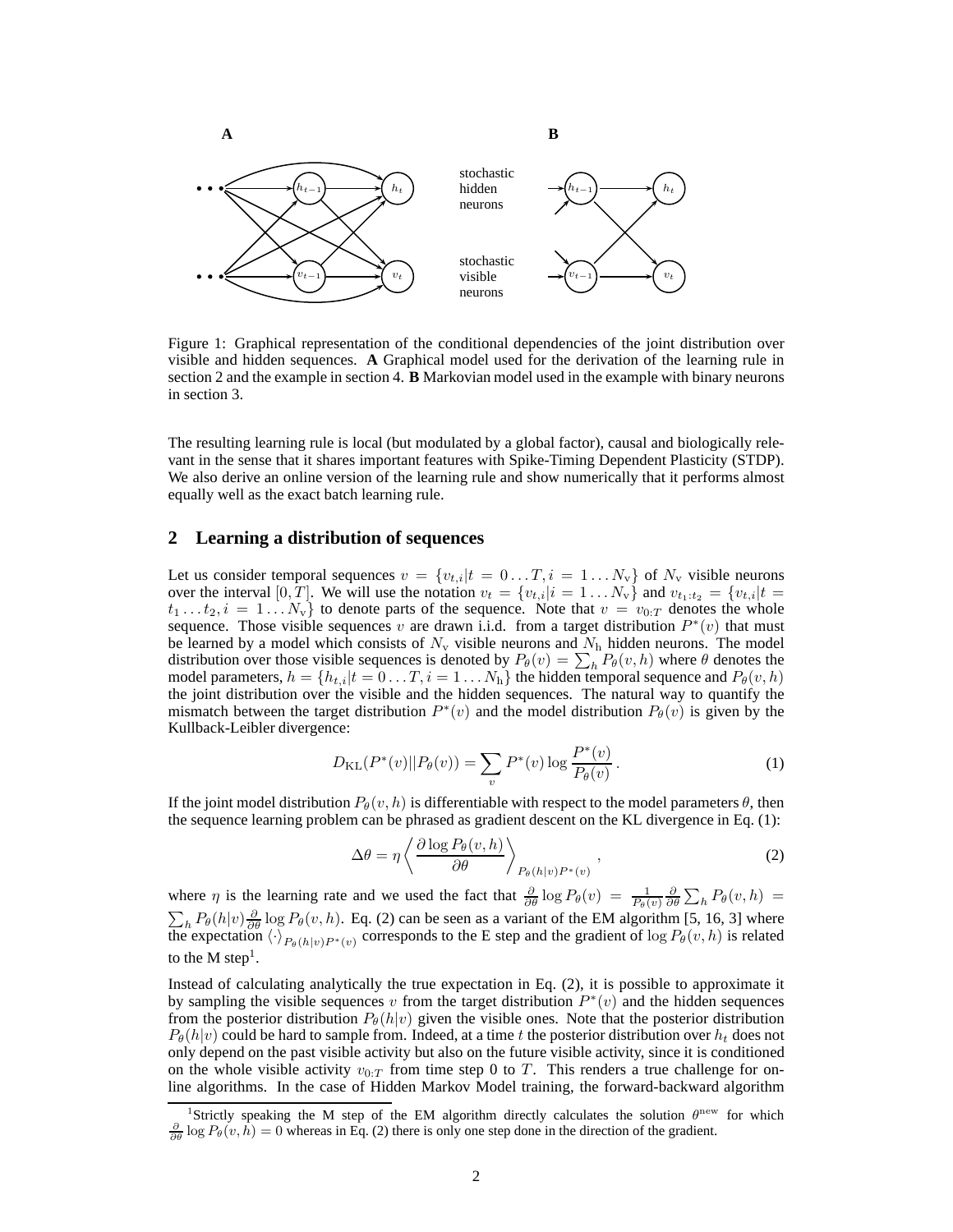[4, 19] combines information from the past (by forward filtering) and from the future (by backward smoothing) to calculate  $P_{\theta}(h|v)$ .

If the statistical model does not have the Markovian property, the problem of calculating  $P_{\theta}(h|v)$ (or sampling from it) becomes even harder. Here, we propose an alternative solution that does not require to sample from  $P_{\theta}(h|v)$  and does not require the Markovian assumption (see [11, 17] for other approaches on sampling  $P_{\theta}(h|v)$ . We exploit that in all neuronal network models of interest, neuronal firing at any time point is conditionally independent given the past activity of the network. Using the chain rule this means that we can write the joint distribution  $P_{\theta}(v, h)$  (see Fig. 1A) as

$$
P_{\theta}(v,h) = \underbrace{\left(P_{\theta}(v_0) \prod_{t=1}^T \prod_{i=1}^{N_v} P_{\theta}(v_{t,i}|v_{0:t-1}, h_{0:t-1})\right)}_{R_{\theta}(v|h)} \underbrace{\left(P_{\theta}(h_0) \prod_{t=1}^T \prod_{i=1}^{N_h} P_{\theta}(h_{t,i}|v_{0:t-1}, h_{0:t-1})\right)}_{Q_{\theta}(h|v)},
$$
\n(3)

where  $R_{\theta}(v|h)$  is easy to calculate (see below) and  $Q_{\theta}(h|v)$  is easy to sample from. The sampling can be accomplished by clamping the visible neurons to a target sequence  $v$  and let the hidden dynamics run, i.e. at time t,  $h_t$  is sampled from  $P_{\theta}(h_t|v_{0:t-1}h_{0:t-1})$ . <sup>2</sup> From Eq. (3), the posterior distribution  $P_{\theta}(h|v)$  can be written as

$$
P_{\theta}(h|v) = \frac{R_{\theta}(v|h)Q_{\theta}(h|v)}{P_{\theta}(v)},
$$
\n(4)

where the marginal distribution over the visible sequences v can be also expressed as  $P_{\theta}(v)$  =  $\langle R_{\theta}(v|h) \rangle_{Q_{\theta}(h|v)}$ . As a consequence, by using Eq. (4), the learning rule in Eq. (2) can be rewritten as

$$
\Delta \theta = \sum_{v,h} P^*(v) P_{\theta}(h|v) \frac{\partial \log P_{\theta}(v,h)}{\partial \theta} = \sum_{v,h} P^*(v) Q_{\theta}(h|v) \frac{R_{\theta}(v|h)}{P_{\theta}(v)} \frac{\partial \log P_{\theta}(v,h)}{\partial \theta}
$$

$$
= \eta \left\langle \frac{R_{\theta}(v|h)}{\langle R_{\theta}(v|h') \rangle_{Q_{\theta}(h'|v)}} \frac{\partial \log P_{\theta}(v,h)}{\partial \theta} \right\rangle_{Q_{\theta}(h|v) P^*(v)}.
$$
(5)

Instead of calculating the true expectation, Eq.  $(5)$  can be evaluated by using N samples (see algorithm 1) where the factor  $\gamma_{\theta}(v,\bar{h}) := R_{\theta}(v|\bar{h}) / \langle R_{\theta}(v|h') \rangle_{Q_{\theta}(h'|v)}$  acts as the importance weight [15]. Note that in the absence of hidden neurons, this factor  $\gamma_{\theta}(v, h)$  is equal to one and the maximum likelihood learning rule [2, 18] is recovered.

#### **Algorithm 1** Sequence learning (batch mode)

Set an initial  $\theta$ **while**  $\theta$  not converged **do**  $v \sim P^*(v)$  $\alpha(v) = 0, P_{\theta}(v) = 0$ **for**  $i = 1...N$  **do**  $h \sim Q_{\theta}(h|v)$  $\alpha(v) \leftarrow \alpha(v) + R_{\theta}(v|h) \frac{\partial \log P_{\theta}(v,h)}{\partial \theta}$ <br>  $P_{\theta}(v) \leftarrow P_{\theta}(v) + N^{-1}R_{\theta}(v|h)$ **end for**  $\theta \leftarrow \theta + \eta \frac{\alpha(v)}{P_{\alpha}(v)}$  $P_\theta(v)$ **end while return** θ

<sup>&</sup>lt;sup>2</sup>Note that for other conditional dependencies it might be reasonable to split  $P_{\theta}(h|v)$  differently. For example in models with the structure of Hidden Markov Models one could make use of the fact that  $P_{\theta}(h|v) = \prod_{t=0}^{T-1} P_{\theta}(h_t|v_{0:t}, h_{t+1}) = \prod_{t=0}^{T-1} \frac{P_{\theta}(h_{t+1}|h_t)}{P_{\theta}(h_{t+1}|v_{0:t})} P_{\theta}(h_t|v_{0:t})$  and take the product of filtering distributions  $Q_{\theta}(h|v) = \prod_{t=0}^{T-1} P_{\theta}(h_t|v_{0:t})$  to sample from and use the importance weights  $R_{\theta}(v, h)$  $\prod_{t=0}^{T-1} \frac{P_{\theta}(h_{t+1}|h_t)}{P_{\theta}(h_{t+1}|v_{0:t})}$ . Following the reasoning in the main text one finds an alternative to the forward-backward algorithm [4, 19] that might be interesting to investigate further.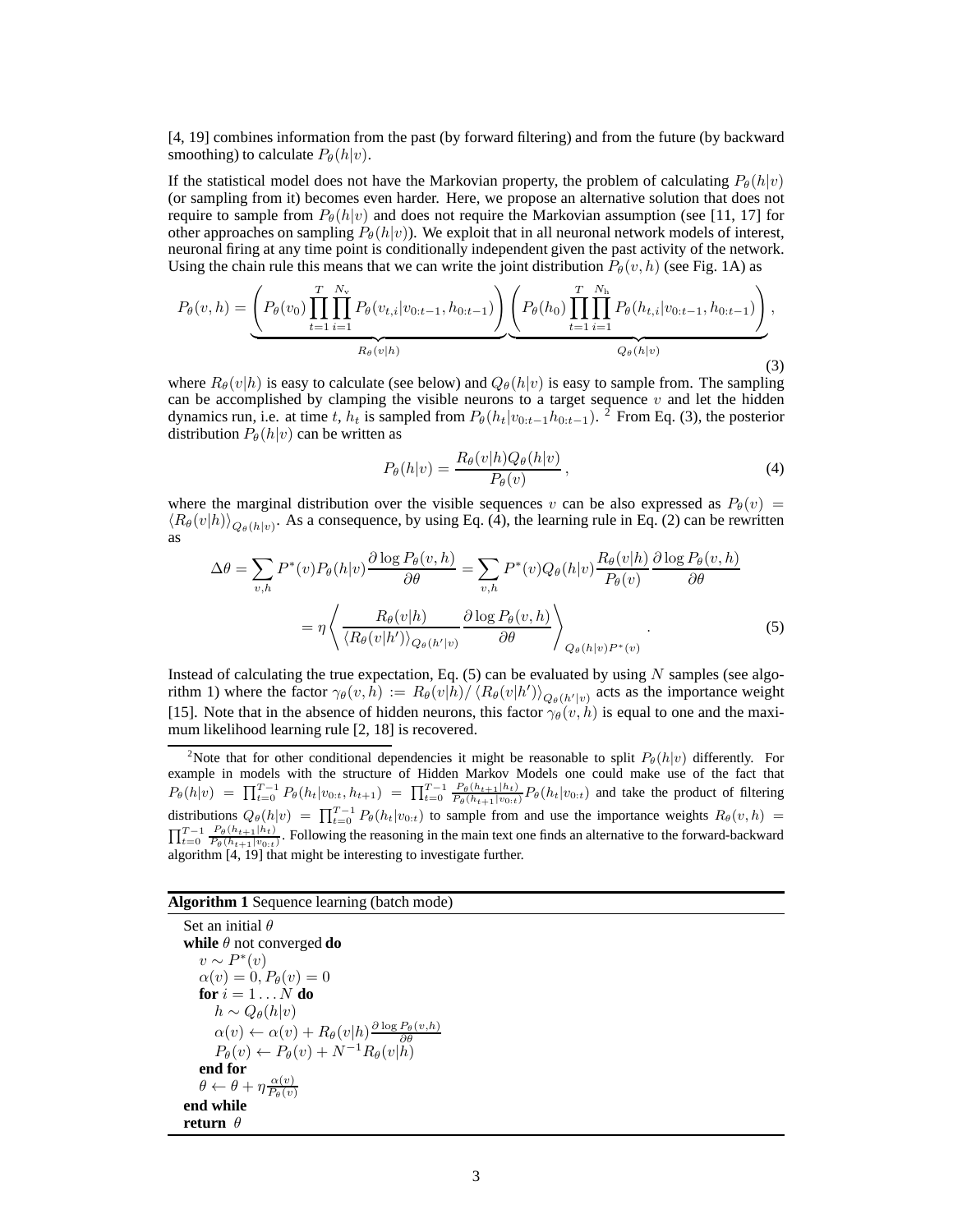

Figure 2: Learning a non-Markovian sequence of temporally correlated and linearly dependent states with different learning rules. **A** The target distribution contained only this training pattern for 30 visible neurons and 30 time steps. **B**-**F**, **H**-**J** Overlay of 20 recalls after learning with 15 000 training pattern presentations, **B** with only visible neurons and a simple asymmetric Hebb rule (see main text) **C** only visible neurons and learning rule Eq. (5) **D** static weights towards 30 hidden neurons (Reservoir Computing) **E** learning rule Eq. (5), **F** online approximation Eq. (14). **G** Learning curves for the training pattern in A for only visible neurons (black line), static weights towards hidden (blue line), online learning approximation (purple line) exact learning rule (red line). The performance was measured in one minus average Hamming distance per neuron per time step (see main text). **H** A training pattern that exhibits a gap of 5 time-steps. **I** Recall with a network of 30 visible and 10 hidden neurons without learning the weights towards hidden neurons. **J** Recall after training the same network with learning rule Eq. (5).

## **3 Binary neurons**

In order to illustrate the learning rule given by Eq. (5), let us consider sequences of binary patterns. Let x denote the activity of the visible and hidden neurons, i.e.  $x = (v, h)$ . Since the individual neurons are binary  $x_{t,i} \in \{-1,1\}$ , their distribution is given by  $P_{\theta}(x_{t,i}|x_{0:t-1}) =$  $(\rho_{t,i}\delta t)^{(1+x_{t,i})/2}(1-\rho_{t,i}\delta t)^{(1-x_{t,i})/2}$ , where the firing rate  $\rho_{t,i}$  of neuron *i* at time *t* is given by a monotonically increasing (and non-linear) function g of its membrane potential  $u_{t,i}$ , i.e.

$$
\rho_{t,i} = g(u_{t,i}) \quad \text{with } u_{t,i} = \sum_{j} w_{ij} x_{t-1,j} \,. \tag{6}
$$

Note that these assumptions lead to Markovian neuronal dynamics i.e.  $P_{\theta}(x_{t,i}|x_{0:t-1})$  =  $P_{\theta}(x_{t,i}|x_{t-1})$  (see Fig. 1B). Further calculations will be slightly simplified, if we assume that the non-linear function g is constraint by the following differential equation  $dg(u)/du = \beta g(u)(1$  $g(u)\delta t$ ). Note that in the limit of  $\delta t \to 0$ , this function is an exponential, i.e.  $g(u) = g_0 \exp(\beta u)$  and for finite  $\delta t$ , it is a sigmoidal and takes the form  $g(u) = \delta t^{-1} \left( 1 + ((g_0 \delta t)^{-1} - 1) \exp(-\beta u) \right)^{-1}$ , where we constrained the solutions such that  $g(0) = g_0$  in order to be consistent with the case where  $\delta t \rightarrow 0$ .

For the distribution over the initial conditions  $P_\theta(v_0)$  and  $P_\theta(h_0)$  we choose delta distributions such that  $v_0$  is equal to the first state of the training sequence and  $h_0$  is an arbitrary but fixed vector of binary values. If we assume that the weights  $w_{ij}$  are the only adaptable parameters in this model,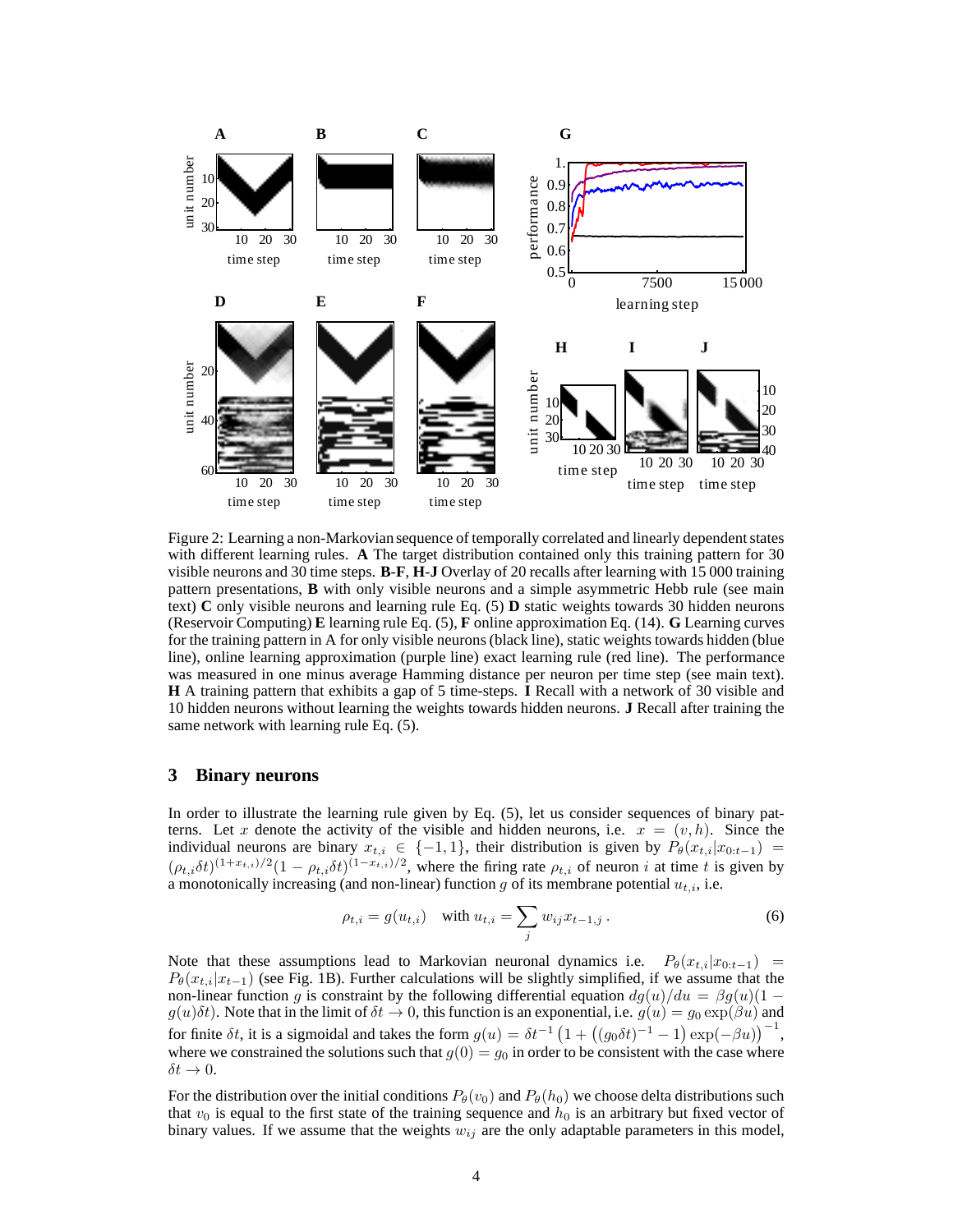

Figure 3: Adding trainable hidden neurons leads to much better recall performance than having static hidden neurons or no hidden neurons at all. **A** Comparison of the performance after 20000 learning cycles between static (blue curve) and dynamic weights (red curve) towards hidden neurons for a network with 30 visible and different numbers of hidden neurons in a training task with a uncorrelated random pattern of length 60 time steps. For **B** we generated random, uncorrelated sequences of different length and compared the performance after 20000 learning cycles for only visible neurons (black curve), static weights towards hidden (blue curve) and dynamic weights towards hidden (red curve).

we have

$$
\frac{\partial \log P_w(x_{t,i}|x_{0:t-1})}{\partial w_{ij}} = \frac{1}{2} \left( (1+x_{t,i}) \frac{g'(u_{t,i})}{g(u_{t,i})} - (1-x_{t,i}) \frac{g'(u_{t,i})\delta t}{1-g(u_{t,i})\delta t} \right) \frac{\partial u_{t,i}}{\partial w_{ij}}.
$$
(7)

With the above assumption on  $g(u)$  and Eq. (3) and (6) we find

$$
\frac{\partial \log P_w(x)}{\partial w_{ij}} = \frac{\beta}{2} \sum_{t=1}^T (x_{t,i} - \langle x_{t,i} \rangle_{P_\theta(x_{t,i}|x_{t-1})}) x_{t-1,j},
$$
\n(8)

where  $\langle x_{t,i} \rangle_{P_{\theta}(x_{t,i}|x_{t-1})} = g(u_{t,i})\delta t - (1 - g(u_{t,i})\delta t)$  and the indices i and j run over all visible and hidden neurons. The factor  $R_w(v|h)$  can be expressed as

$$
R_w(v|h) = \exp\left(\frac{1}{2}\sum_{t=0}^T \sum_{i=1}^{N_v} (1 + v_{t,i})\log(\rho_{t,i}\delta t) + (1 - v_{t,i})\log(1 - \rho_{t,i}\delta t)\right).
$$
(9)

Let us now consider a simple case (Fig. 2) where the distribution over sequences is a delta distribution  $P^*(v) = \delta(v - v^*)$  around a single pattern  $v^*$  (Fig. 2A) which is made of a set of temporally correlated and linearly dependent states  $\{\tilde{v}_t^*\}_{t=0}^T$ , i.e. a non-Markovian pattern, thus making it a difficult pattern to learn with a simple asymmetric Hebb rule  $\Delta w_{ij} \propto \sum_{t=0}^T v_{t+1,i}^* v_{t,j}^*$  (Fig. 2B) or only visible neurons (Fig. 2C), which are both Markovian learning rules. The performance was measured by one minus the Hamming distance per visible neuron and time step  $1-(TN_v)^{-1}\sum_{t,i}|v_{t,i}-v_{t,i}^*|/2$ between target pattern and recall pattern averaged over 100 runs. Adding hidden neurons without learning the weights towards hidden neurons is similar to the idea used in the framework of Reservoir Computing (for a review see [13]): the visible states feed a fixed reservoir of neurons that returns a non-linear transformation of the input. Only the readout from hidden to visible neurons and in our case the recurrent connections in the visible layer are trained. To assure a sensible distribution of weights towards hidden units, we used the weights that were obtained after learning with Eq. (5) and reshuffled them. Obviously, without training the reservoir the performance is always worse compared to a system with an equal number of hidden neurons but dynamic weights (Fig. 2E and 2F). With only a few hidden neurons our rule is also capable to learn patterns where the visible neurons are silent during a few time-steps. The training pattern in Fig. 2H exhibits a gap of 5 time steps. After learning the weights towards 10 hidden neurons with learning rule Eq. (5) recall performance is nearly perfect (see Fig. 2J). With only visible neurons (not shown in Fig. 2) or static weights towards hidden neurons the time gap was not learned (see Fig. 2I).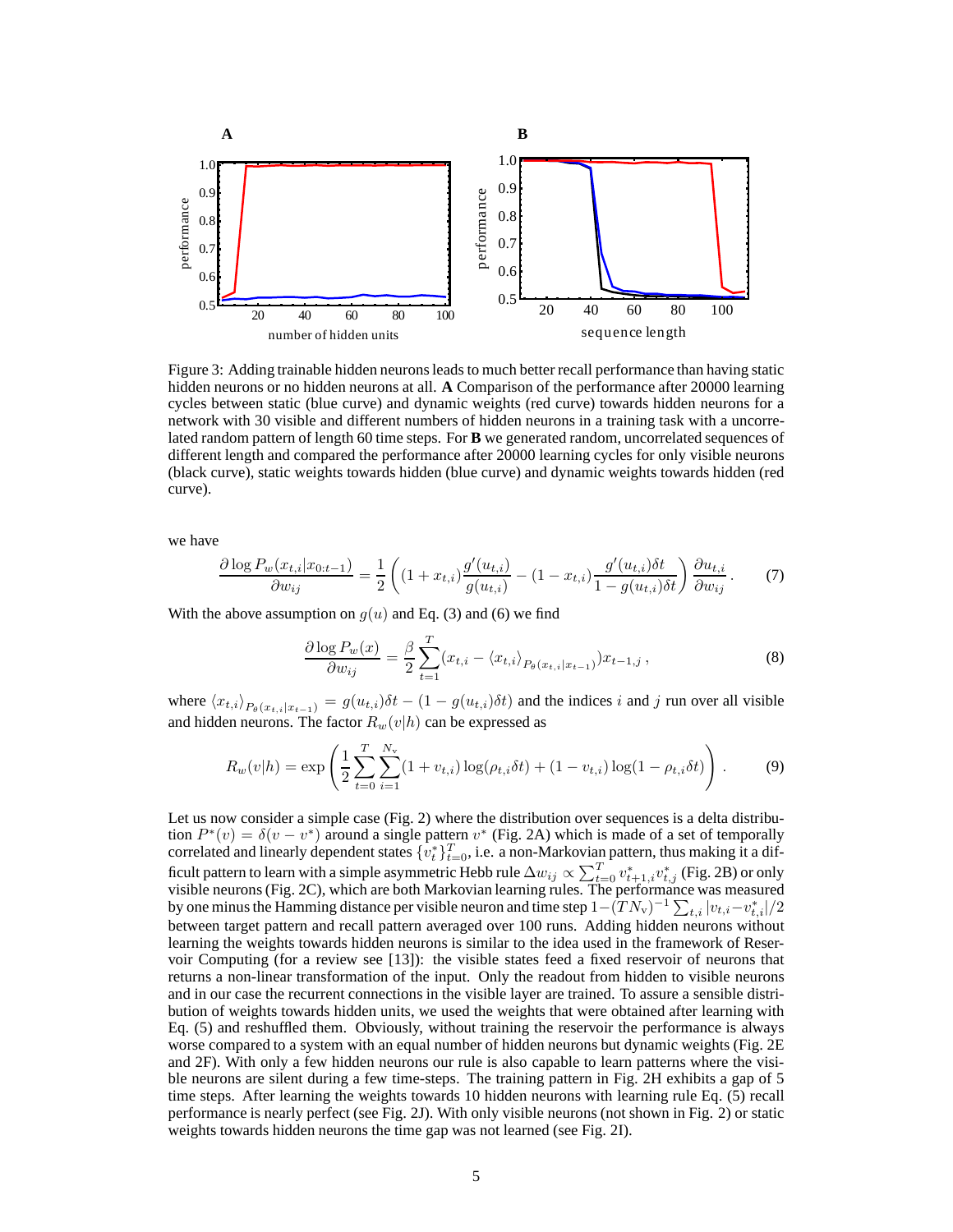

Figure 4: The learning rule Eq. (11) is compatible with Spike-Timing Dependent Plasticity (STDP): the weight gets potentiated if a presynaptic spike is followed by a postsynaptic spike and depressed otherwise. The time course of the postsynaptic potential and the refractory kernel is given in the text.

In Fig. 3 we used again delta target distributions  $P^*(v) = \delta(v - v^*)$  with random uncorrelated patterns  $v^*$  of different length. Each model was trained with 20000 pattern presentations. For a pattern of length  $2N_v = 60$  only  $N_v/2 = 15$  trainable hidden neurons are sufficient to reach perfect recall (see Fig. 3A). This is in clear contrast to the case of static hidden weights. Again the static weights were obtained by reshuffling those that we obtained after learning with Eq. (5). Fig. 3B compares the capacity of our learning rule with  $N_h = N_v = 30$  hidden neurons to the case of no hidden neuron or static weights towards hidden neurons. Without learning the weights towards hidden neurons the performance drops to almost chance level for sequences of 45 or more time steps, whereas with our learning rule this decrease of performance occurs only at sequences of 100 or more time steps.

## **4 Limit to Continuous Time**

Starting from the neurons in the last section we show that in the limit to continuous time we can implement the sequence learning task with stochastic spiking neurons [7].

First note that the state of a neuron at time  $t$  in the model described in the previous section is fully defined by  $u_{t,i} := \sum_j w_{ij} x_{t-1,j}$  (see Eq. (6)) and its spiking activity  $x_{t,i}$ . The weighted sum  $\sum_j w_{ij}x_{t-1,j}$  is the response of neuron i to the spikes of its presynaptic neurons and its own spikes. The terms in this sum depend on the previous time step only. In a more realistic model the postsynaptic neuron feels the influence of presynaptic spikes through a perturbation of the membrane potential on the order of a few milliseconds, which in the limit to continuous time clearly cannot be modeled by a one-time step response. For a more realistic model we replace  $u_{t,i}$  in Eq. (6) by

$$
u_{t,i} = \underbrace{\sum_{s=1}^{\infty} \kappa_s x_{t-s,i}}_{=:x_{t,i}^{\kappa}} + \sum_{j \neq i} w_{ij} \underbrace{\sum_{s=1}^{\infty} \epsilon_s x_{t-s,j}}_{=:x_{t,j}^{\kappa}},
$$
 (10)

where  $x_{t-s,i} \in \{0,1\}$ . The kernel  $\epsilon$  models the time-course of the response to a presynaptic spike and  $\kappa$  the refractoriness. Our model holds for any choices of  $\epsilon$  and  $\kappa$ , including for example a hard refractory period where the neuron is forced not to spike.

In order to take the limit  $\delta t \to 0$  in Eq. (9) we note that we can scale  $R_w(v|h)$  without changing the learning rule Eq. (5), since there only the ratio  $R_{\theta}(v|h)/\langle R_{\theta}(v|h')\rangle_{Q_{\theta}(h'|v)}$  enters. We use the scaling  $R_w(v|h) \to R_w(v|h) := (g_0 \delta t)^{-S_v} R_w(v|h)$ , where  $S_v$  denotes the total number of spikes in the visible sequence v, i.e.  $S_v = \sum_{t=0}^{T} \sum_{i=1}^{N_v} v_{t,i}$ . Note that for  $(0, 1)$ -units the expectation in Eq. (8) becomes  $\langle x_{t,i} \rangle_{P_{\theta}(x_{t,i}|x_{t-1})} = g(u_{t,i})\delta t = \rho_{t,i}\delta t$ . Now we take the limit  $\delta t \to 0$  in Eq. (8)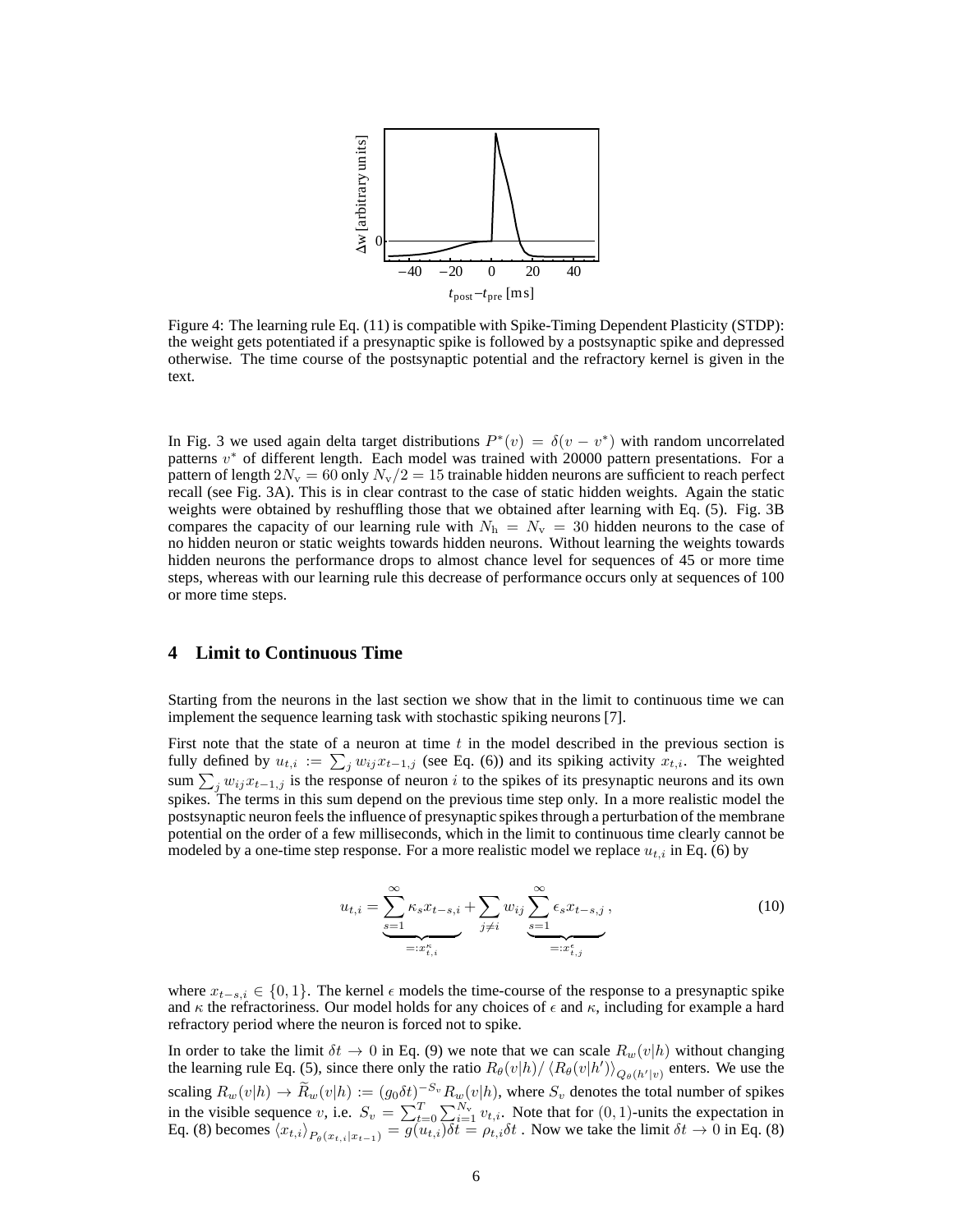and (9) and find

$$
\frac{\partial \log P_w(x)}{\partial w_{ij}} = \int_0^T dt \,\beta(x_i(t) - \rho_i(t))x_j^\epsilon(t) \tag{11}
$$

$$
\widetilde{R}_w(v|h) = \exp\left(\int_0^T dt \sum_{i=1}^{N_v} \beta v_i(t) u_i(t) - \rho_i(t)\right),\tag{12}
$$

where the training pattern runs from time 0 to T,  $x_i(t) = \sum_{t_i^{(f)}} \delta(t - t_i^{(f)})$  is the sum of delta spikes of neuron i at times  $t_i^{(f)}$ ,  $x_j^{\epsilon}(t) = \int ds \, \epsilon(s) x_j(t-s)$  (and similarly  $x_i^{\kappa}(t)$ ) is the convolution of presynaptic spike trains with the response kernel  $\epsilon(t)$ . With neuron i's response to past spiking activity  $u_i(t) = x_i^{\kappa}(t) + \sum_{j \neq i} w_{ij} x_j^{\epsilon}(t)$  and the escape rate function  $\rho_i(t) = g_0 \exp(\beta u_i(t))$  we recovered the defining equations of a simplified stochastic spike response model [7].

In Fig. 4 we display the weight change after forcing two neurons to fire with a fixed time lag. For the figure we used the kernels  $\epsilon_s \propto \exp(-s/\tau_m) - \exp(-s/\tau_s)$  and  $\kappa_s \propto -\exp(-s/\tau_m)$  with  $\tau_m = 10$ ms and  $\tau_s = 2$  ms. Our learning rule is consistent with STDP in the sense that a presynaptic spike followed by a postsynaptic spike leads to potentiation and to depression otherwise. Note that this result was also found in [18].

#### **5 Approximate online version**

Without hidden neurons the learning rule found by using Eq. (11) is straightforward to implement in an online way where the parameters are updated at every moment in time according to  $\dot{w}_{ij} \propto$  $(x_i(t) - \rho_i(t))x_j^{\epsilon}(t)$  instead of waiting with the update until a training batch finished. Finding an online version of the learning algorithm for networks with hidden neurons turns out to be a challenge, since we need to know the whole sequences  $v$  and  $h$  in order to evaluate the importance factor  $\hat{R}_{\theta}(v|h)/\langle R_{\theta}(v|h')\rangle_{Q_{\theta}(h'|v)}$ . Here we propose to use in each time step an approximation of the importance factor based on the network dynamics during the preceding period of typical sequence length and multiply it by the low-pass filtered change of parameters. We write this section with  $x_i(t) \in \{0,1\}$ , but similar expressions are easily found for  $x_i(t) \in \{-1,1\}$ .

#### **Algorithm 2** Sequence learning (online mode)

```
Set an initial w_{ij}, e_{ij}, a, \bar{r}, twhile w_{ij} not converged do
   if t \mod NT == 0 then
        v \sim P^*(v)end if
   s = t \mod Tif s < \tau then
       h(s) ∼ P(h(s)) else h(s) ∼ Pw(h(s)|past spiking activity)
   end if
   x(s) = (v(s), h(s))e_{ij} \leftarrow (1 - \frac{\delta t}{T})e_{ij} + \beta(x_i(s) - \rho_i(s))x_j^{\epsilon}(s)a \leftarrow (1 - \frac{\delta t}{T})a + \sum_{i=1}^{N_v} \beta v_i(s) u_i(s) - \rho_i(s)\bar{r} \leftarrow (1 - \frac{\delta t}{NT})\bar{r} + \exp(a)w_{ij} \leftarrow w_{ij} + \eta \frac{\exp(a)}{\bar{r}}\frac{\partial(a)}{\bar{r}}e_{ij}t \leftarrow t + \delta tend while
return w_{ij}
```
In Eq. (13a) and (13b) we summarize how to use low-pass filters to approximate the integrals in Eq. (11) and Eq. (12). The time constant of the low-pass filter is chosen to match the sequence length T. To find an online estimate of  $\langle R_{\theta}(v, h') \rangle_{Q_{\theta}(h'|v)}$  we assume that a training pattern  $v \sim P^*(v)$ is presented a few times in a row and after time  $NT$ , with  $N \in \mathbb{N}, N \gg 1$ , a new training pattern is picked from the training distribution. Under this assumption we can replace the average over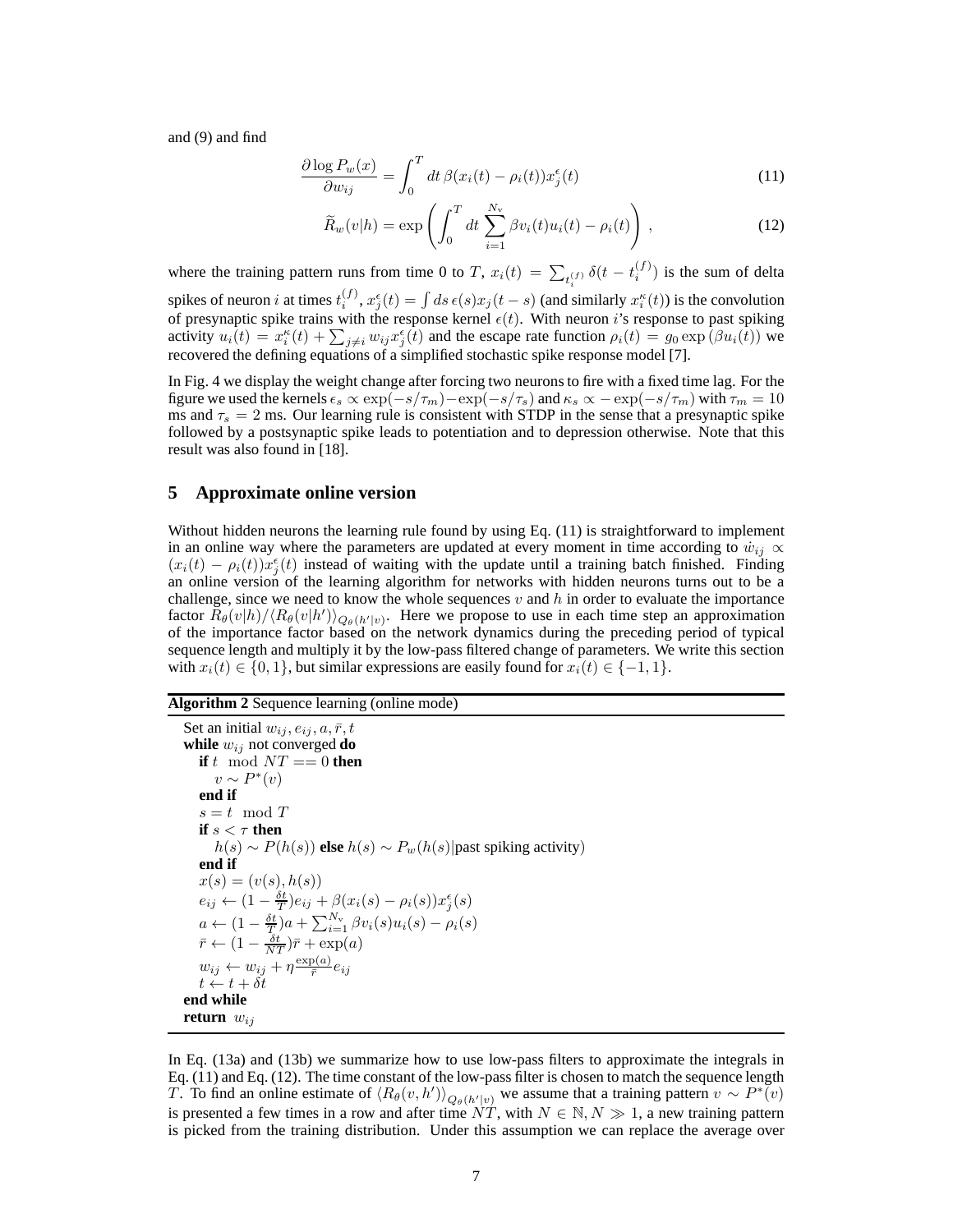hidden sequences by a low-pass filter of r with time constant  $NT$ , see Eq. (13c). At the beginning of each pattern presentation - i.e. during the time interval [0,  $\tau$ ), with  $\tau$  on the order of the kernel time constant  $\tau_m$  - the hidden activity  $h(s)$  is drawn from a given distribution  $P(h(s))$ .

$$
\dot{e}_{ij}(t) = -\frac{1}{T}e_{ij}(t) + \beta(x_i(t) - \rho_i(t))x_j^{\epsilon}(t) \qquad \qquad e_{ij}(T) \approx \frac{\partial \log P_w(x)}{\partial w_{ij}} \qquad (13a)
$$

$$
\dot{a}(t) = -\frac{1}{T}a(t) + \sum_{i=1}^{N_v} \beta v_i(t)u_i(t) - \rho_i(t) \qquad \exp(a(T)) \approx R_w(v|h)
$$
\n(13b)

$$
NT\dot{\bar{r}}(t) = -\bar{r}(t) + r(t), \qquad r(t) := \exp(a(t)) \qquad \qquad \bar{r}(NT) \approx \langle R_{\theta}(v, h') \rangle_{Q_{\theta}(h'|v)} \tag{13c}
$$

Finally we learn the model parameters in each time step according to

$$
\dot{w}_{ij}(t) = \eta \frac{r(t)}{\bar{r}(t)} e_{ij}(t). \tag{14}
$$

This online algorithm is certainly a rough approximation of the batch algorithm. Nevertheless, when applied to the challenging example (Fig. 2A) in section 3, the performance of the online rule is close to the one of the batch rule (Fig. 2F, G).

#### **6 Discussion**

Learning long and temporally correlated sequences with neural networks is a difficult task. In this paper we suggested a statistical model with hidden neurons and derived a learning rule that leads to optimal recall of the learned sequences given the neuronal dynamics. The learning rule is derived by minimizing the Kullback-Leibler divergence from training distribution to model distribution with a variant of the EM-algorithm, where we use importance sampling to draw hidden sequences given the visible training sequence. Choosing an appropriate distribution in the importance sampling step we are able to circumvent inference which usually makes the training of non-Markovian models hard. The resulting learning algorithm consists of a local term modulated by a global factor. We showed that it is ready to be implemented with biologically realistic neurons and that an approximate online version exists.

Our approach follows the ideas outlined in [2], where sequence learning was considered with visible neurons. Here we extended this model by adding stochastic hidden neurons that help to perform well with sequences of linearly depend states - including non-Markovian sequences - or long sequences. As in [18] we look at the limit of continuous time and find that the learning rule is consistent with Spike-Timing Dependent Plasticity. In contrast to Reservoir Computing [13] we train the weights towards hidden neurons which clearly helps to improve performance. Our learning rule does not need a "wake" and a "sleep" phase as we know it from Boltzmann machines [1, 8].

Viewed in a different light our learning algorithm has a nice interpretation: as in reinforcement learning, the hidden neurons explore different sequences, where each trial leads to a global reward signal that modulates the weight change. However, in contrast to common reinforcement learning the reward is not provided by an external teacher but depends solely on the internal dynamics and the visible neurons do not explore but are clamped to the training sequence.

To make our model even more biologically relevant, future work should aim for a biological implementation of the global importance factor that depends on the spike timing and the membrane potential of all the visible neurons (see Eq. (9)). It would also be interesting to study online approximations of the learning algorithm in more detail or its application to models with the Hidden Markov structure.

#### **Acknowledgments**

The authors thank Robert Urbanczik for helpful discussions. This work was supported by the Swiss National Science Foundation (SNF), grant 31-133094, and a grant from the Swiss SystemsX.ch initiative (Neurochoice, evaluated by the SNF).